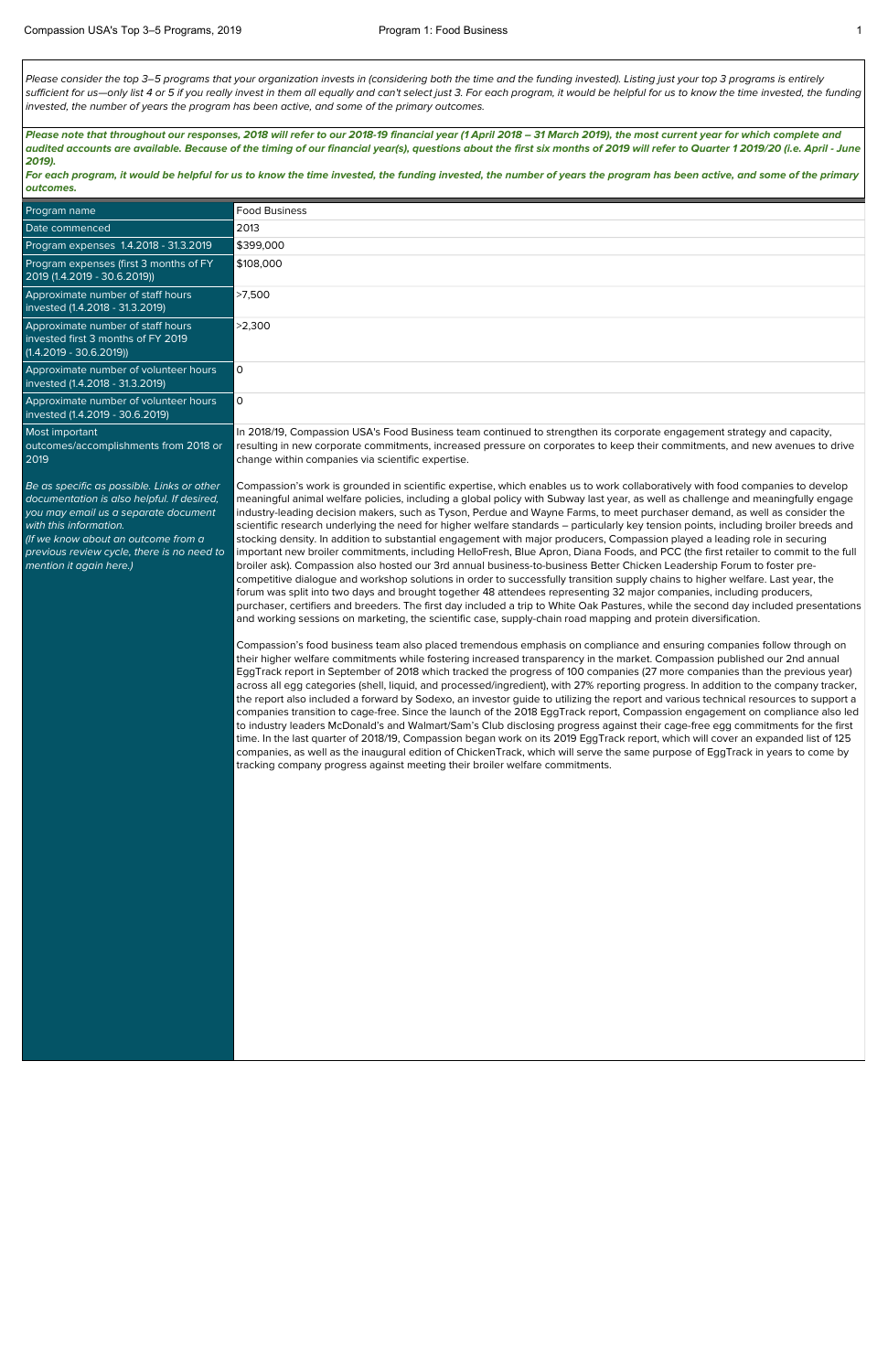Please consider the top 3–5 programs that your organization invests in (considering both the time and the funding invested). Listing just your top 3 programs is entirely sufficient for us—only list 4 or 5 if you really invest in them all equally and can't select just 3. For each program, it would be helpful for us to know the time invested, the funding invested, the number of years the program has been active, and some of the primary outcomes.

**Please note that throughout our responses, 2018 will refer to our 2018-19 financial year (1 April 2018 – 31 March 2019), the most current year for which complete and audited accounts are available. Because of the timing of our financial year(s), questions about the first six months of 2019 will refer to Quarter 1 2019/20 (i.e. April - June 2019).**

**For each program, it would be helpful for us to know the time invested, the funding invested, the number of years the program has been active, and some of the primary outcomes.**

| Public Engagement                                                                                                                                                                                                                                                                                                                                                                                                                                                                                                                                                                                                      |
|------------------------------------------------------------------------------------------------------------------------------------------------------------------------------------------------------------------------------------------------------------------------------------------------------------------------------------------------------------------------------------------------------------------------------------------------------------------------------------------------------------------------------------------------------------------------------------------------------------------------|
| 2014                                                                                                                                                                                                                                                                                                                                                                                                                                                                                                                                                                                                                   |
| \$227,000                                                                                                                                                                                                                                                                                                                                                                                                                                                                                                                                                                                                              |
| \$52,000                                                                                                                                                                                                                                                                                                                                                                                                                                                                                                                                                                                                               |
| >3,000                                                                                                                                                                                                                                                                                                                                                                                                                                                                                                                                                                                                                 |
| >900                                                                                                                                                                                                                                                                                                                                                                                                                                                                                                                                                                                                                   |
| $\mathsf{O}\xspace$                                                                                                                                                                                                                                                                                                                                                                                                                                                                                                                                                                                                    |
| $\mathsf{O}\xspace$                                                                                                                                                                                                                                                                                                                                                                                                                                                                                                                                                                                                    |
| Compassion USA's Public Engagement department drives market sensitization in support of our food business work by creating<br>and shaping consumer demand, raising awareness of the realities of factory farming, and empowering the public to drive change<br>for farmed animals.                                                                                                                                                                                                                                                                                                                                     |
| Because the success of Compassion USA's compliance work hinges in large part on getting results in front of consumers, food<br>companies, investors, and other stakeholders, we are pleased that the 2018 EggTrack report was featured in Bloomberg, Politico,<br>Eater, and more, along with industry-oriented outlets such as Meat + Poultry and The Poultry Site. Media coverage reached nearly<br>57 million potential viewers in 2018.                                                                                                                                                                            |
| The Public Engagement team played a key role in the McDonald's broiler coalition through a Change.org petition with over<br>304,000 signatures, a full page ad in the NY Times, and an in person petition signature delivery at McDonald's HQ, achieving<br>features in major media outlets with a potential viewership of more than 135 million people.                                                                                                                                                                                                                                                               |
| The team's Spaghetti Meat campaign launched in April 2019 as a key educational advocacy opportunity that raised awareness of<br>both consumer deception and animal suffering. A short video was produced showing public reactions to the prevalence of a<br>noodle-like texture in chicken meat, caused by a myopathy associated with fast-growth genetics. The campaign has a combined<br>video view count of over 116,000, and was featured on the homepage of Plant Based News. The Food Business team developed<br>technical resources in support of the campaign and included them in discussions with companies. |
| Compassion USA's organic Facebook video watch rate grew 120% since April 1, 2018 thanks to a focus on storytelling through<br>video for more impactful, measurable engagement. Although still in early growth phase, our Instagram following also grew 119%.<br>Our overall supporter count through email subscribers and social media followers increased by 68%.                                                                                                                                                                                                                                                     |
| The Public Engagement team also supported key legislative efforts, including successfully rallying supporters to write to their<br>representatives to block the dangerous King Amendment which would have overridden state ballot initiatives, and supporting the<br>passage of Prop 12 in California through signature gathering and supporter engagement.                                                                                                                                                                                                                                                            |
|                                                                                                                                                                                                                                                                                                                                                                                                                                                                                                                                                                                                                        |
|                                                                                                                                                                                                                                                                                                                                                                                                                                                                                                                                                                                                                        |
|                                                                                                                                                                                                                                                                                                                                                                                                                                                                                                                                                                                                                        |
|                                                                                                                                                                                                                                                                                                                                                                                                                                                                                                                                                                                                                        |
|                                                                                                                                                                                                                                                                                                                                                                                                                                                                                                                                                                                                                        |